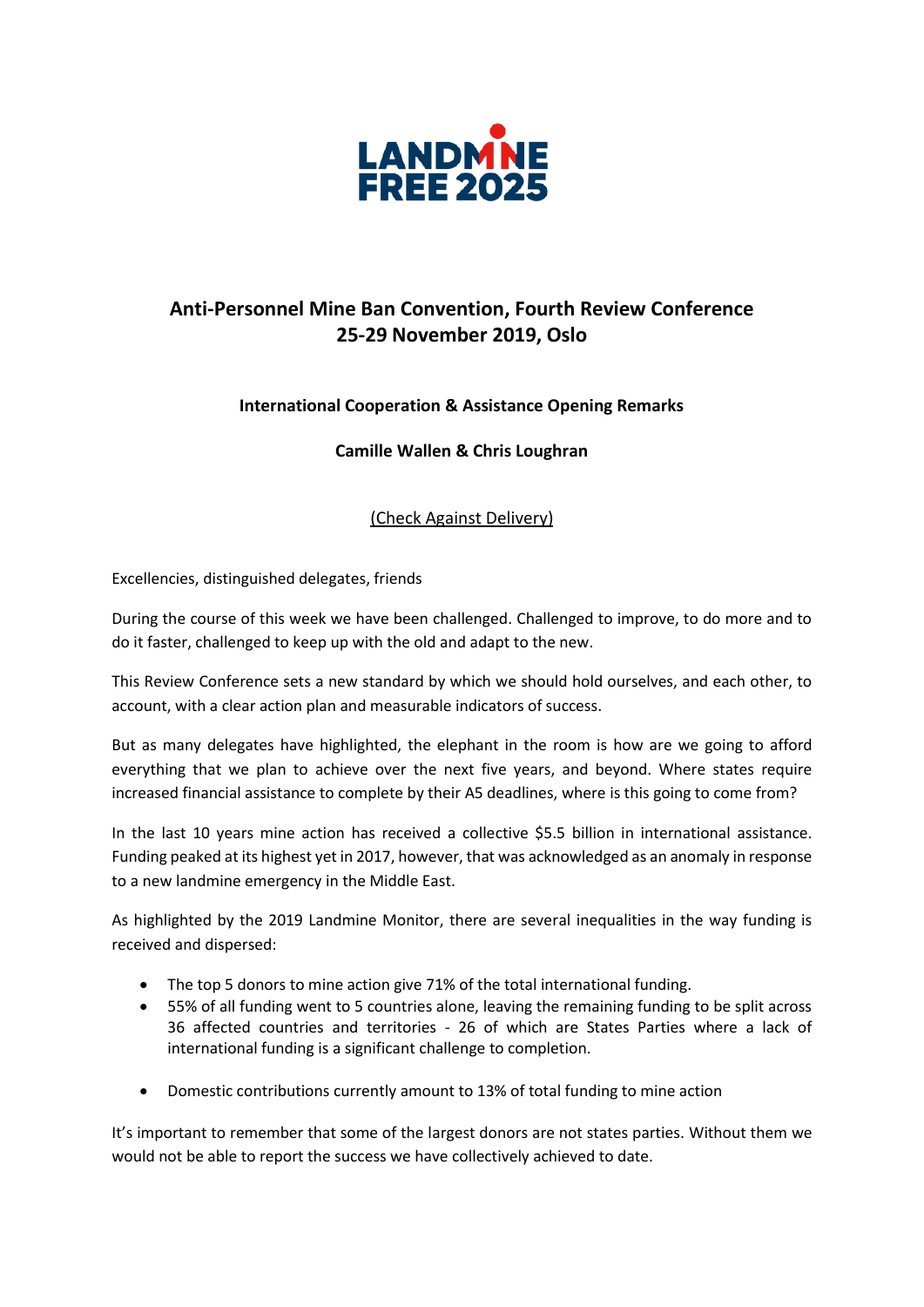Distinguished Delegates,

While the funding gap is large, there is still room for optimism, to see as many states as possible complete by 2025. In 2018 mine action funding constituted only 0.4% of overseas development assistance. This can and should be increased. We know that what we deliver in mine action is tangible, measurable, and can achieve economies of scale. The wide range of benefits that mine action has appeals to a broad audience, both public and private and shows the essential impact of mine action in humanitarian protection, sustainable development and stabilization efforts.

It is increasingly important that we convey this message to a wide variety of traditional mine action and non-traditional donors. It is all about relevance. We need to articulate the relevance of mine action to the Sustainable Development Goals and humanitarian protection needs, and ensure it is integrated into both national development and humanitarian response plans.

And while we improve the way we communicate about mine action, we will also need to embrace innovative thinking and leverage new funding modalities to fill the funding gap as soon as possible. Mechanisms such as the SDG bonds and impact bonds are prime examples of new methods that could create the gear change that we seek in order to achieve as much as possible by 2025 and realise the Olso Action Plan.

Thank you.

Distinguished Delegates,

"Completion is important, but how we get there also matters." This phrase was developed by the NGO Gender Working Group, formed in 2019 for this meeting. It has become one of the key phrases associated with the Review Conference and the path before us. It is relevant to everything we do, especially international cooperation and assistance.

When it comes to gender, we have seen huge strides forward, with gender coming out of side events and into the plenary, the Oslo Action Plan and the Convention's machinery itself. We all need to do everything we can to seize the opportunity this gives us. Only then can mine action benefit women and men equally, and achieve equity in policy and decision making.

Our progress on gender has shown how much more we need to do in our understanding of – and work on – diversity. But we should embrace this as a positive development. Just like in mine clearance, an accurate baseline is essential to determine a plan.

Camille has outlined funding achievements, challenges and opportunities, especially through funding escalation, diversification and innovation. An under-funded and an unequally funded mine action sector cannot possibly succeed. And so I add my voice to hers in calling on you to follow those States Parties who are showing leadership in funding the clearance of forgotten minefields. And we call on all of you to explore all ways of doing that, and harness all opportunities available to think outside of the box.